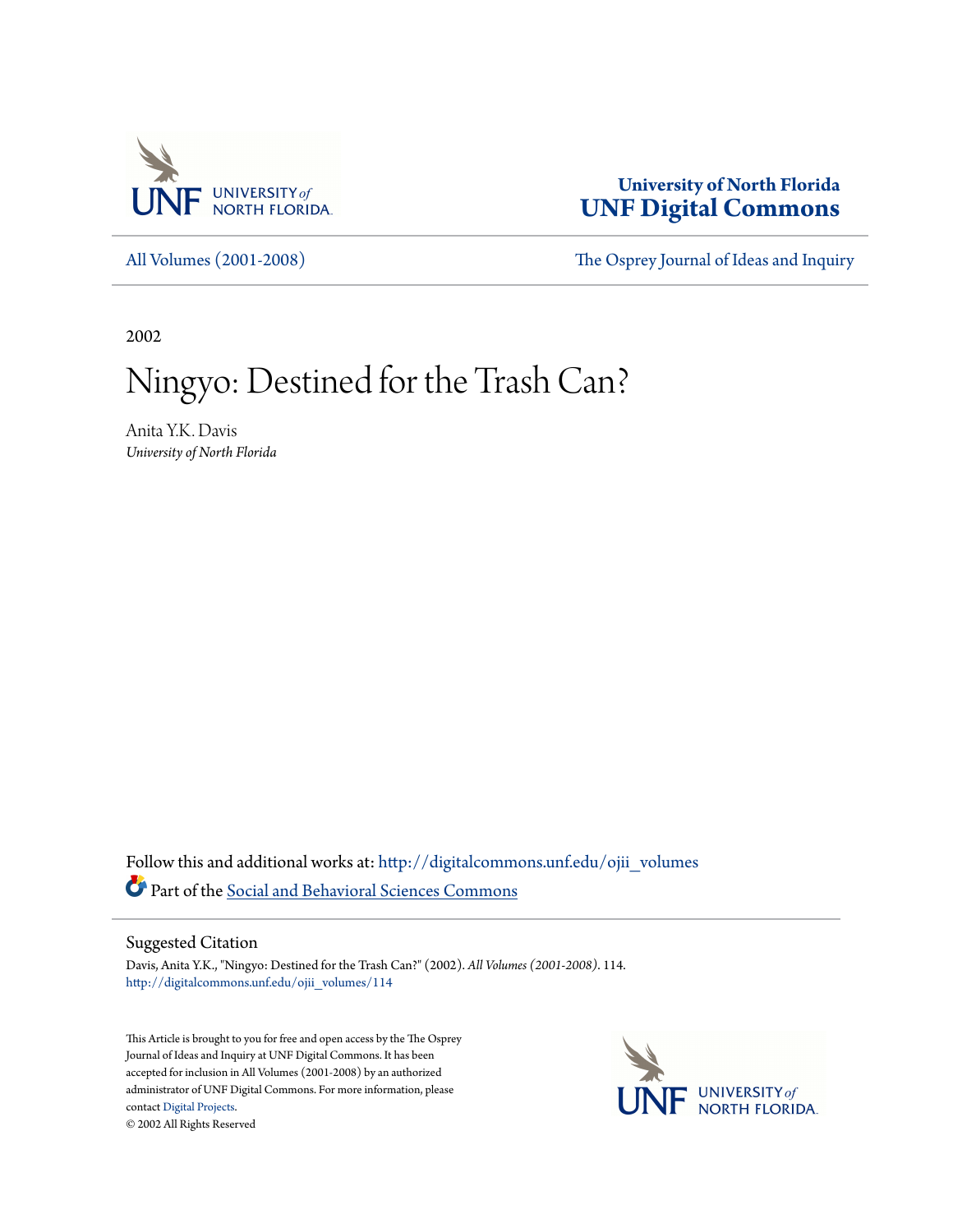# Ningyo: Destined for the Trash Can ?

Anita Y. K. Davis Faculty Sponsor: Dr. Ron Lukens-Bull Assistant Professor of Anthropology

## **Abstract**

Japanese Ningyo (dolls) are static art, individual sculptures and expressions of creativity. This paper explores the loss of these wonderful works of art. While western dolls fetch high prices and are highly sought after if even a few decades old, we explore the destination of most ningyo as they fail to be recognized or preserved. Particularly the dolls fashioned by women to decorate their homes, as their beauty fades they are set aside. What has happened to them? What is taking their place as globalization is changing the decorating desires of the Japanese?

"Man has been making images of himself for so many millennia and in so many parts of the world that this habit has come to seem an instinctive part of human behavior" (Keene 1973: 9).

# Introduction

While living in Japan, the first author became intrigued with *ningyo* (dolls) and spent five years collecting them and their stories. Observations of changes in Japanese culture over the past fourteen years prompted the examination of ningyo from an anthropological viewpoint. Particularly intriguing is the pattern of an apparent negative shift in the continuation of cultural practices surrounding ningyo. A corresponding positive wave of interest mirrors this shift in other countries such as the United States. Writings in English that pertain to Ningyo are few and focus on puppets, identification and types, or the religious meanings attached to ningyo. In this paper, we introduce Ningyo, some

history of their makers and their uses. Then we explore the disappearance and changes Ningyo are undergoing within the context of globalization. Finally, we examine the future of Ningyo and suggest paths for preserving their appreciation.

## Research Methods

Six weeks of field study in Japan during the summer of 2000 provided follow-up comparisons for fourteen years of observations begun when the fIrst author lived in Japan. Interviews with experts on ningyo from around the USA and in Italy were gathered. It was interesting to note that outside of the circle of people who are devoted to study in this area, to admit to focusing upon ningyo was to invite  $d$ ismissal  $-$  as if the subject was less than worthy of scholarly attention. Jane Marie Law, author of several books including Puppets of Nostalgia, described a similar experience of studying ningyo in this way:

"Because in our own culture puppets have been relegated to the playroom... I cannot count the times I have had to defend the legitimate right of a historian of religions to take Japanese puppets seriously." (Law 1997:19). Despite the connections between ningyo and traditionally respected areas of cultural study within Japan, it is an unexpected idea that someone would want to study ningyo themselves. In America, our cultural lenses can keep us from recognizing dolls as an important element in Japanese culture.

# Ethnographic/Historical Background

"As a general category using the Chinese readings for the two characters 'person' and 'shape', the word ningyo appears in the Japanese language" and is translated as "human figure"(Funk 2000: 13).

The existence of ningyo extends back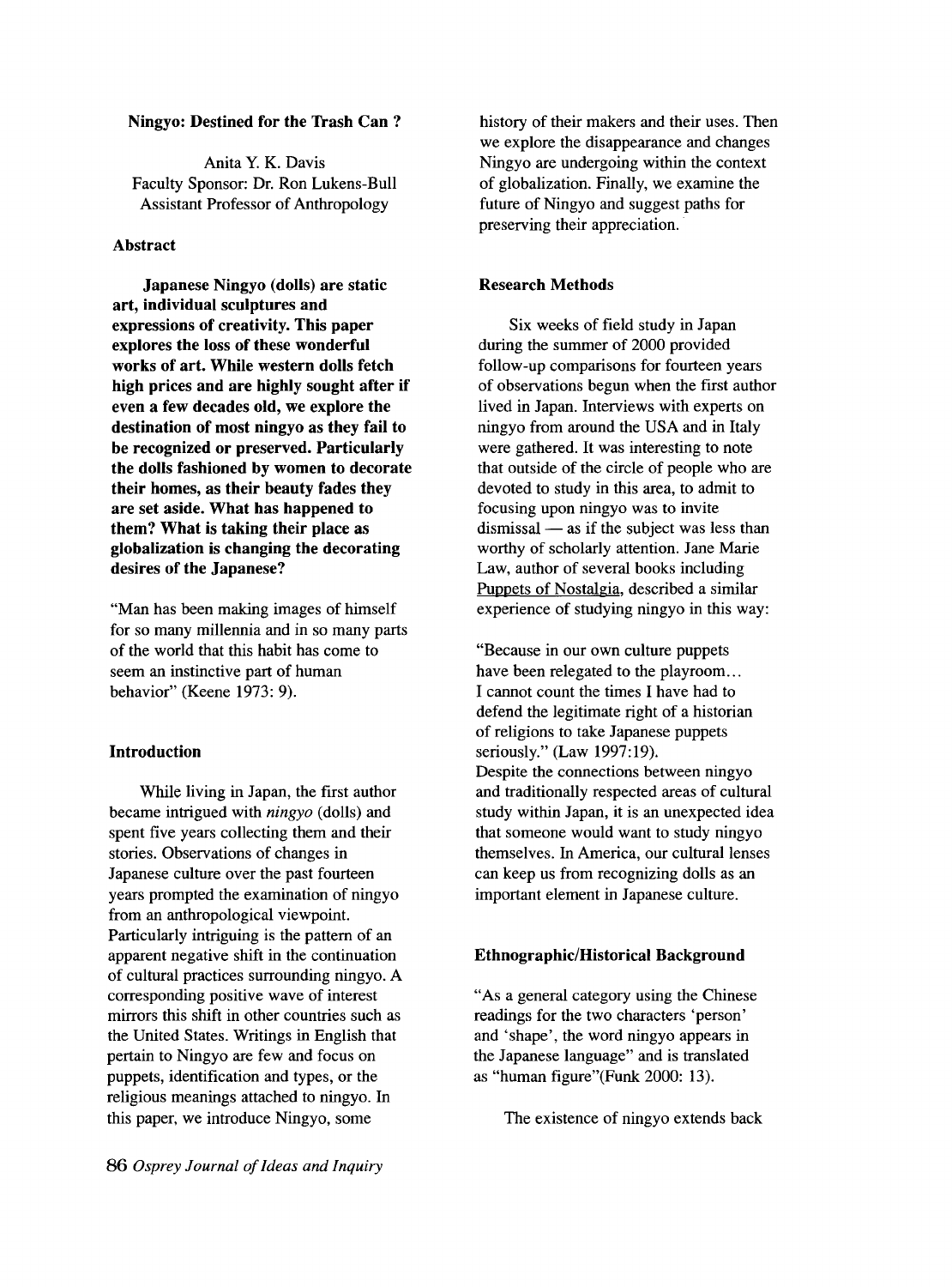to an earlier time than the word itself and many figure types have individual names. Therefore, ningyo is an overarching term that encompasses them all, just like the term "doll" encompasses everything from Raggedy Ann to Barbie. Ningyo vary widely from stone guardian Jizo figures and larger than life wooden carvings to nearly surrealistic figures formed from twisted straw, or ultra-realistic representations of clay. They cover a range from those created only for static display as three-dimensional art, to play things such as Ichimastu, jointed replicas of small children which were imitated by French and German toy makers (Ningyo). Ningyo have been made as luxury items for the samurai classes as well as inexpensive souvenirs. Ningyo have played many cultural roles from religious effigies to ordinary playthings. Identifying ningyo by age or type is an imperfect process, which includes understanding the many materials which Ningyo have been made from such as wood, straw, toso<sup>2</sup>, gofun<sup>3</sup>, sabi<sup>4</sup>, ceramics, wire, paper, plastic etc. Furthermore, knowledge of theater, dance, life, textiles, historical garb, folklore, seasonal patterns, and symbolism and other elements of consideration factor into identification.

"Many dolls are holding special objects or their clothes are decorated with special symbols. Therefore, a Japanese doll collector has another opportunity to learn more about a particular doll by researching the symbology used (wysiwyg://195/http://www.geocities.com/ Heartland/3808/ljapgen.html 4/26/00).

"This is a 400-year-old pattern. Yet each Emperor Jima figure is highly individual so elements of the pattern are required in recognition of the type and other elements are important for recognizing the age of the figure, where and by whom it might have been created and what the economic level of the owner might have been. Generally dollmaking shows that the finer the doll, the more educated and respected the

maker" (Bailey, P. December 11, 2000).

"Those who know and understand the details of Japanese culture are able to look at a doll or the photograph of a woman in traditional dress and identify her age and status. It is true that kimono tell some of these things, too. But hairstyles of both male and female figures have very clearly defined meanings" (Kawata 1995: 13-16).

Not just kimono and hairstyles, but also headgear and accessories aid identifying ningyo. Of course over time some of the items which originally belonged with a ningyo may be lost or others substituted but it is important to study the different types and realize what should be there.

For a non-Japanese, even establishing the sex of a ningyo may be difficult. While some figures, particularly gosho ningyo (little boys), may have explicit genitals, others such as the Empress Jingu dressed in armor may appear male. Sorting out the puppets from Bumaku is much easier as they are dimorphic; male puppets are much larger and heavier than the female (Hironaga 1964).

For Japanese who are old enough to be familiar with many ningyo, identifying types is easy. However, discovering the true age of a figure is limited to those with special knowledge of materials and styles, and tracing the actual maker of a figure is likely an impossible task. For people outside the culture, identifying ningyo is more difficult due to a lack of innate understanding and learning materials. "It is very hard to find information materials, particularly in English ... and you really need all the information before true appreciation can be achieved-before the doll comes alive" (Bailey, P. December 11,2000). A few good books in English do provide information for identifying ningyo,<sup>5</sup> but some of these are out of print. We do not try to duplicate efforts in identifying the various types of ningyo for this study.

Prior to the Heian period (794-1185)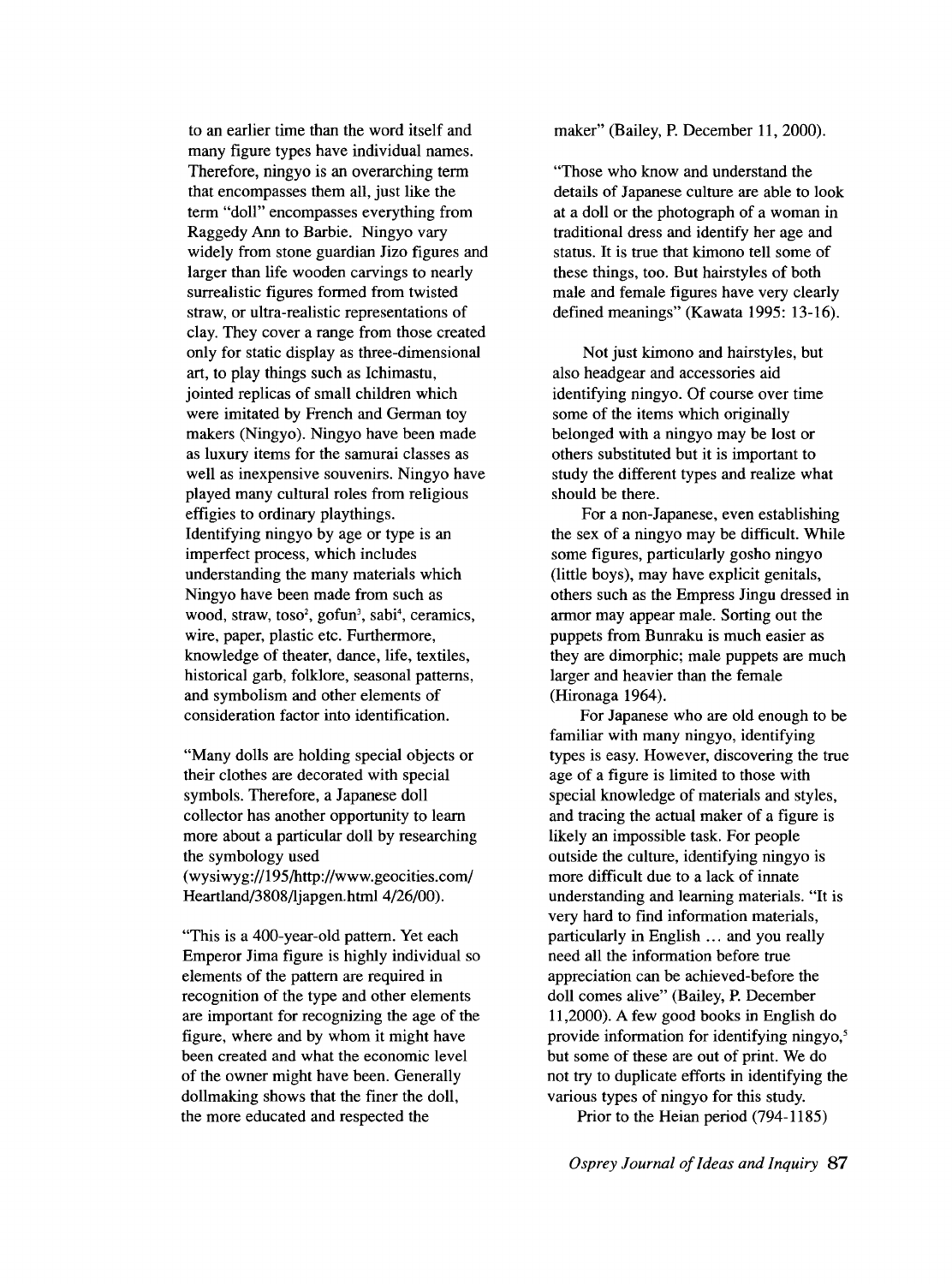there is little known about ningyo, while records from the Heian period show ningyo to be mostly handmade talismans and fetishes. It is from the Edo period (1615- 1868) that ningyo developed into a high art form. From the Edo to the Taisho (1912-1926) eras ningyo were not only handmade, but also made in male operated artisan houses (Yamada 1962) created them on a commercial basis. The artisan owner would hand down the business through his male heirs.

"The making of a 'musha ningyo' or warrior doll, whether mass-produced or custom ordered from the finest doll makers, involved at least five specialized craftsmen. The maker of the hands, feet and head; the wig maker; the clothes maker; the armor and accessory maker and the body dresser who finally puts the whole doll together. Their techniques and manufacturing secrets were handed down to the next generation and it was not rare to find  $10<sup>th</sup>$  or  $15<sup>th</sup>$ generation dollmakers" (Boy's Day Doll by Vicky DeAngelis http://www.jadejapan dolls.com/boyday.1.htm ).

People trained to do one part; they trained for years just to do that one part. An apprentice might train for six or seven years. Very few people did or do the whole figure" (Bailey, P. December 11, 2000).

These ningyo are considered to be professionally produced and thus accorded respect on one level as artisan made, and on another level respect is attached to the figure according to the particular artist. The difficulty lies in identifying the maker of a ningyo as they were rarely signed. One group Maruhei marked the tomobako (wooden boxes) of the ningyo, but these boxes were often lost (Pate, A. December 21,2000). Osaiku-ningyo or "the dolls made at home, sometimes by kits, are almost always made by women. These were then given as gifts or used for home decorations" (Bailey, P. December 11, 2000). Some antique woodblock prints

depict women applying textiles to ningyo. In the Taisho era (1912-1926) "a noteworthy feature... was the vogue for dollmaking at home" (Yamada 1962: 12). These ningyo and all other handmade dolls, though sometimes displayed in public forums such as department stores, are still considered "amateur" dolls worthy of less respect because of that status.

"Much as we are used to thinking of dolls and figures as inanimate objects, ... Ningyo are said to have a soul, but this is ascribed in different ways from...personality imbued by the craftsman, to the cutting open of the eyes to impart the soul (kaigen), to the inspiration of awe, or the forces of nature known in Shinto as Kami which a ningyo must possess in order to avert ills" (Funk 2000: 13-15).

Created to both serve religious functions and through using religious ideals, ningyo such as Haniwa "clay circle" figures were used in ancient times to show boundaries between the living and the dead. Later ningyo such as straw Wara or effigies like Senmori-sama were charged with sins and destroyed. Others served as vessels of spirits capable of warding off illness, or as surrogates such as the Amagatsu or Hoko for absorbing the same (Law 1997: 32-33) (Baten 2000: 13,37,95). In fact, the connection between the figures as representations of humans and their owners is a deep one, bordering on magic.

"Talking to the many Japanese I interviewed, I learned why so many people used to try to prevent me from receiving old dolls, especially if I didn't know the former owners, as they [ningyo] could have had a negative influence on those receiving them. (dolls' funeral)." (Fatuzzo, S. Jan. 29, 2001 by e-mail)

Beyond the religious aspects, Ningyo have ties to all forms of theater, as well as to storytelling and folk tales, history and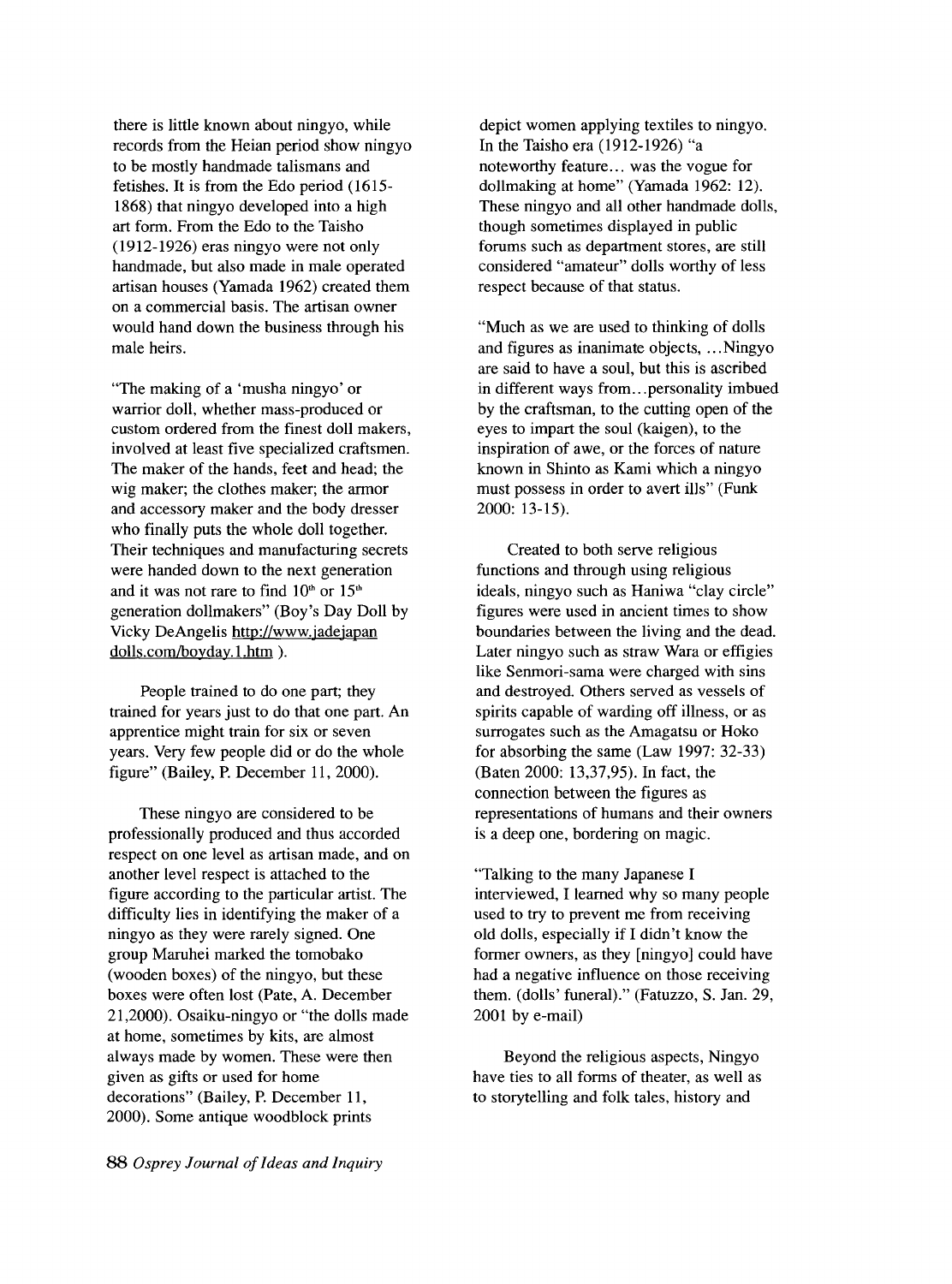dance. Some figures have become set patterns from these connections like all Emperor Jima Dolls, or Fujima-sume (Wisteria maiden dancers).

Ningyo decorate homes, particularly during the holidays of Girl's Day and Boy's Day. These displays can be elaborate, while others are modest, yet nearly every household has had these ningyo. Sets are purchased for each successive generation to be displayed for a few days each year and stored the remainder so even very old sets can look nearly new and age must be calculated by clues other than wear.

#### Loss **and Destruction**

Much of that written about ningyo is in old-style Japanese, making it very difficult for anyone but the most experienced scholars to read, let alone translate. Such scholars are few and tend to specialize in areas other than ningyo. This is a critical element in gathering any further information about ningyo as old scrolls and documents, such as diaries or account books, are decomposing before they can be read.

Many types of Ningyo have also disappeared or are becoming more rare for several reasons. One of which is simply deterioration, as they are extremely fragile constructions and are by nature impermanent. Even reverent collectors of ningyo rarely have the capacity to preserve them against the ravages of time and atmosphere. It is this very impermanence, however, that is a central feature of Ningyo. Many forms were created for the purpose of drawing off evil or illness in order for it to be destroyed. This idea of the impermanence of the material world (mujo) that is represented by ningyo is one of the central threads of Buddhist belief (Pate, A. December 21, 2000).

Ningyo that have been stored for many years are continually coming to light as they are inherited by younger Japanese whose style of living is very westernized. They are more frequently parting with these

figures because they have no connection with them. The practice of selling ningyo while virtually unheard of in the past has become more common. Unwanted ningyo leave the country as purchases by foreigners or antique dealers who come to gather them for overseas customers. American collectors relish the fact that they can purchase very old figures for a reasonable price.

Ningyo are rarely put into the trash due to the idea that it has attachments and therefore must be disposed of in an honorable way. Ningyo that are most likely to be casually disposed of are the handmade, or kit-type dolls assembled by ordinary people. These become faded, soiled, or moth eaten which makes them undesirable for decoration. Here in America, we might feel that a doll, perhaps a rag doll made by our mother or grandmother, is an emotional item worthy of preservation no matter how dilapidated it has become. In fact, we might display it proudly as a proclamation of connection with previous generations or as examples of admired handicraft. In Japan, the craft efforts of the individual are not prized in quite the same way. Untrained individuals have no recognizable expertise, and will themselves tend not to recognize or accept any credit for talent. Outside of a few exceptional masterpieces, Japanese do not respect items crafted by untrained people. Ningyo are likely to be treasured by museums, due to their connection with a particular artisan or family but works by unknown artists are saved only if they represent rare examples.

"Dolls by male makers are more likely to end up in museums and to hold value because they are from the traditional houses which are in tum inherited by men, rather than those ningyo made by women just for gift giving or decoration. When those fade, they are not kept (Bailey, P. December 11, 2000).

The main museums in Japan do not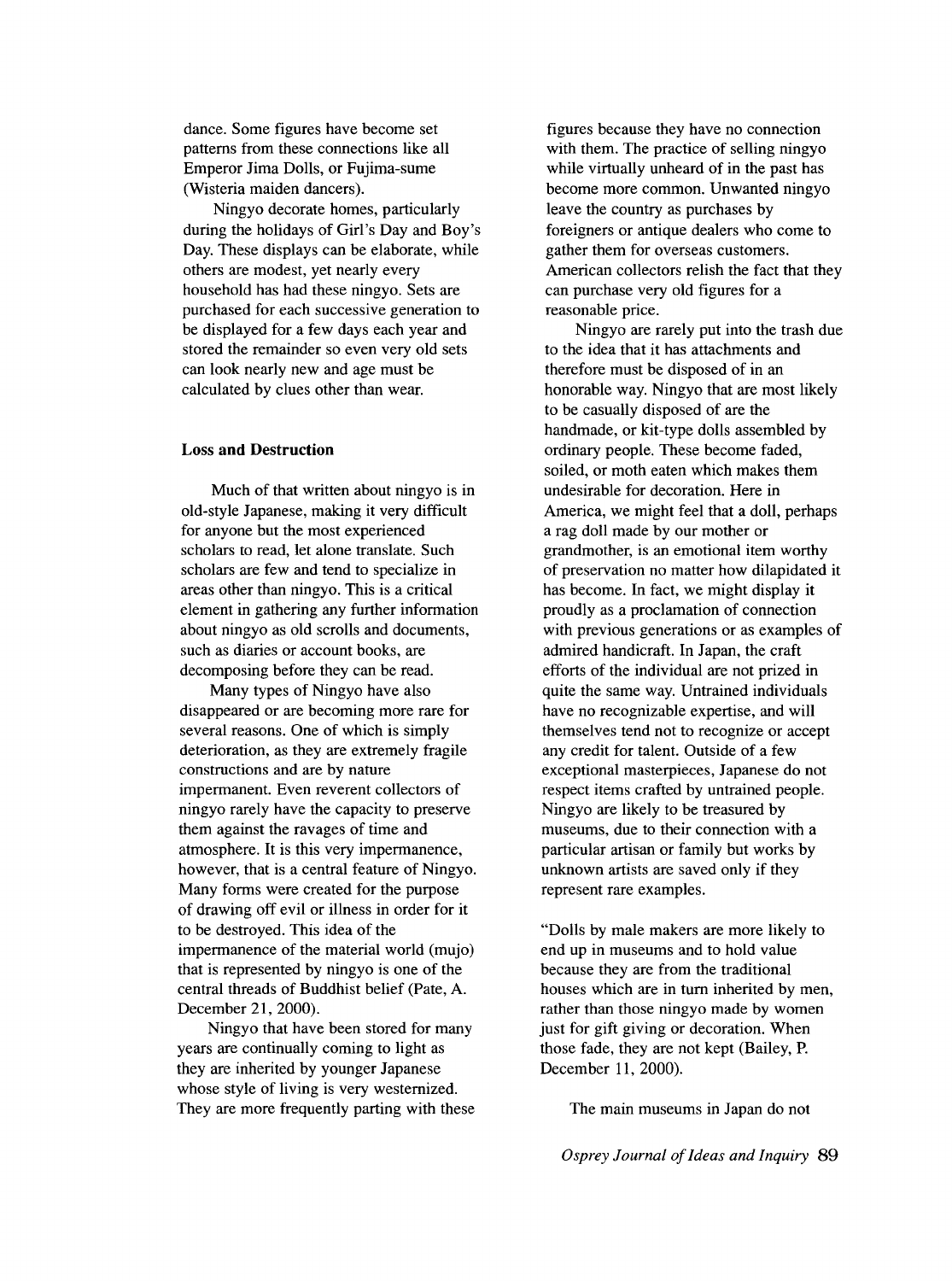actively seek to expand their collections of ningyo. Curators place ningyo at a lower priority than items in which they specialize. Thus, official preservation of ningyo is stagnating. Preservation in numbers and kinds of ningyo are found in a pair of "Dolls Temples" in Kyoto<sup>6</sup>, which amassed the personal ningyo's of princesses who entered these temples as nuns long ago. These collections do not benefit from modem preservation methods except to be shut away for most of the year, and shielded from flash photography.

Historically, ningyo were disposed of in prescribed ways. Figures (sute-bina) whose purpose was to absorb illness were burned or floated away. "Others such as the puppets used in the Sanbaoso rites, were considered as shinsei (sacred) and were buried and a Kuyo 'service was performed for them" (Law 1997: 201). Any or all of the types of Ningyo, including very rare ones, extraordinarily expensive new ones, as well as those considered to be clutter were and are candidates for ritual destruction offered by some Buddhist temples. This is the honorable method of disposing of ningyo.

"Ningyo kuyo is still practiced at some Buddhist temples as a ceremony to liberate the souls of the dolls. In cremating venerable, broken, or abandoned dolls, the Buddhist priests are ultimately recognizing the value of the ningyo and elevating them to a human level by such awareness (Funk 2000: 15).

Similar purification rituals practiced at some Shinto Shrines, such as the Awashima-jinja, involves burning ningyo or floating masses of them away on boats. (This shrine also has a large storeroom of ningyo, but the collections of many other shrines have been lost to bombing, fire or other disasters.)

The natural impermanence of ningyo combined with the proscription for many of them to be ritually disposed of are "natural" causes for the decreasing numbers of older

ningyo in Japan. The combination of snubbing they receive from museums and attention from overseas collectors provides another source of disappearance.

## **Destruction by Globalization**

Some observers of globalization have suggested that the spread of global popular culture will lead to the obliteration of local cultures (Barber 1995). This is consistent with post-World War II modernization theorists who held that traditional values had to be abandoned in order for thirdworld societies to modernize (Lerner 1958, Weiner 1968). Other modernization theorists argue simply that economic development lead to cultural change (Bell 1973, Inglehart and Baker 2000, Marx 1867). In terms of local arts, the general sense is that globalization leads to the loss of traditional forms in favor of cheaper easier export and tourist forms. In terms of Japanese attitudes toward ningyo, this seems to mirror what is happening. Nevertheless, globalization is multidimensional and in the case of Japan involves cultural flow in (at least) two directions. This paper will examine the declining interest on the part of Japanese in ningyo and the rise of American interest in and collection of ningyo.

"In the course of the nineteenth century, Japan's place in the world was redefined by the creation of a new, Western-dominated world order which subsumed and transformed the older, China-centered East Asian system. A recent study by Jan Aart Scholte points out that a key element in the creation of the global system has been the establishment of international "norms" or "regimes": that is, globally accepted standardized forms of knowledge and behavior which provide the essential basis for international communication and interaction .. .informal regimes which are essentially matters of practice and convention" (Morris 1998: 162-163).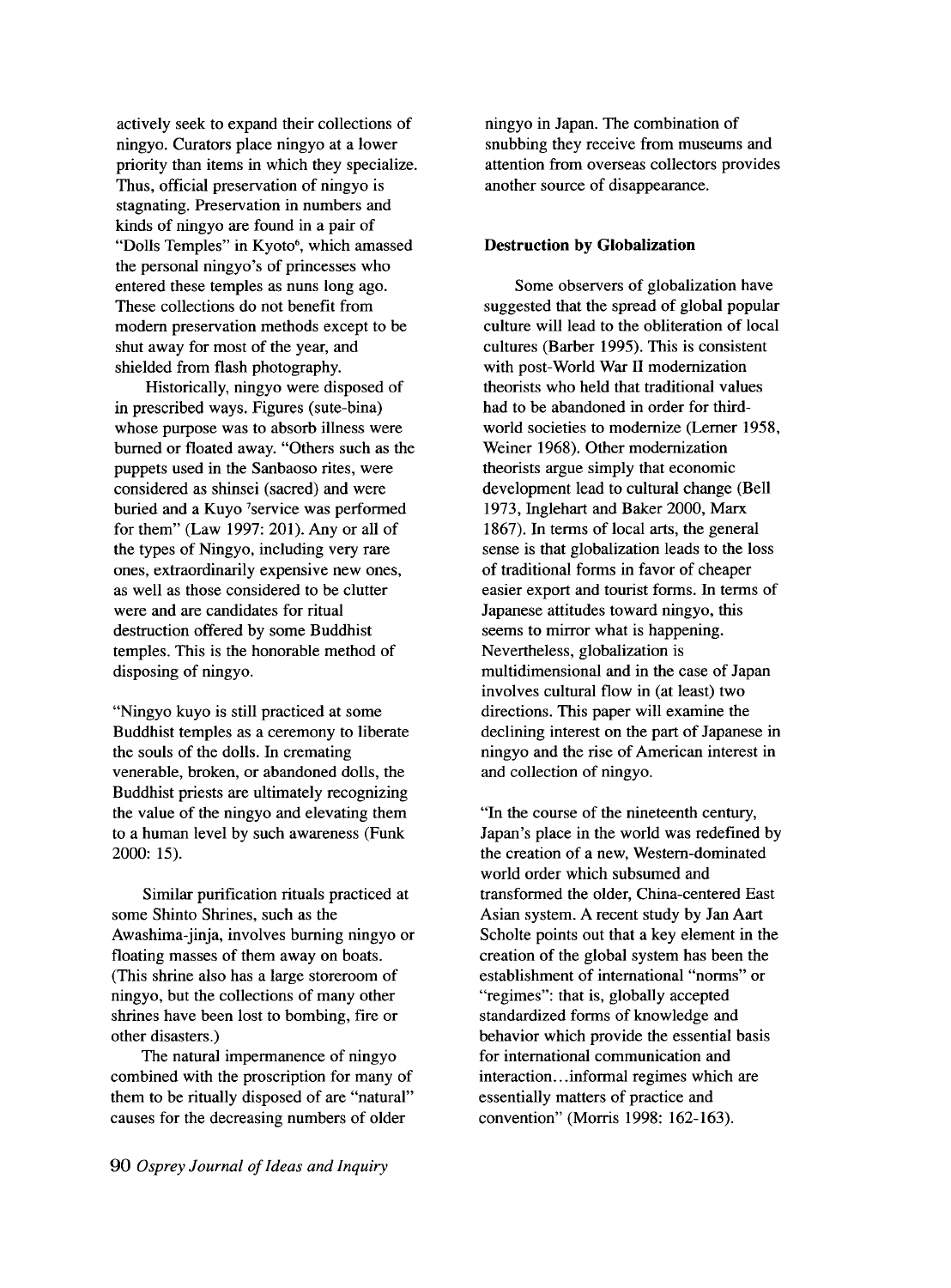In our observation, the impact of Western style housing has notably affected the presence of Ningyo in the Japanese home in several ways. First, western style houses do not have a special place such as the Tokunoma (traditional sacred space) for displaying such figures. Secondly, the style of Western living does not invite the inclusion of Ningyo. Home decorating magazines, advertisements and other publications currently portray the Japanese adaptation of Western style which features little inclusion of traditional notes. Even craft books and kits overwhelmingly feature western-style dolls and decorations for homemakers to create. This portrayal of an informal regime is having a great effect as noted this past summer. Although Japanese style houses remain and some new ones include traditional rooms, the overwhelmingly popular choice for new or rebuilt homes is westernized. Additionally, many visits to private homes revealed a considerable shrinkage in the ratio of people who display traditional or older ningyo.

Yet, another informal regime, that has greatly influenced the proliferation of ningyo, has been the entrance of women in the work force. Although Robert Ballon in his studies of women and employment in Japan discovered many ways that women's lives affect their employment, we found that another dimension of this experience is that part-time employment balanced with family considerations has left women with little time to pursue traditional "feminine arts" such as creating ningyo. In equal measure, the reduction in homemaking time and the lack of children has made it less of a priority for some to follow tradition by displaying the doll sets for holidays such as Hina Matsuri (Girls Day) and Kodomo-nohi (Children's Day formerly known as Boy's Day). In conversations with women of various ages, it was discovered that the younger housewives and women with jobs were far more likely to confirm a decline in following traditions. Among those who did say they had ningyo or would display ningyo the majority owned and displayed

only Girl's Day Hina sets for their daughters. It is interesting to note that seasonal displays of gorgeous Hina sets in department stores and special showings of historical sets by museum are events well attended by the public (Pate, A. December 21,2000).

Western ideas have even influenced both of the main festivals that feature ningyo. For Hina displays in honor of Hina Matsuri or Girl's Day is the issue of placement:

"through Japanese history until almost the end of the  $19<sup>th</sup>$  century, the emperor sat to the right, representing the East. ... After Japan opened to the West beginning in the Meiji era, customs were strongly influenced by the European model, where protocol placed the king to the left of his consort (Devore 1988: 9).

Following World War II, for Boy's Day, the western disapproval of the warrior ideal represented by this holiday lead to changing it to Children's Day. The decorations traditionally assigned to the holiday have moved steadily away from those of helmets and battle flags, or of fierce Musha (warrior) ningyo to milder displays featuring chubby child folklore heroes reflecting themes of cuteness rather than war-like intensity. The tradition of displaying ningyo on Children's Day is on a steady decline, for all of the above mentioned reasons as well as the decrease in numbers of children and the lessening of their interest in static displays in favor of electronic entertainment. Ironically, the decline in displaying the Musha ningyo that westerners did not approve of as warrior models for Japanese youth, is accompanied by a an increase in desire for these unique types by western collectors.

In the case of Bunraku puppet performances, although they are preserved and subsidized as an art there is a "loss of a wide public following". Upon exposure to western style, Japanese entertainment perfected the art of animation, which in turn as made traditional entertainment such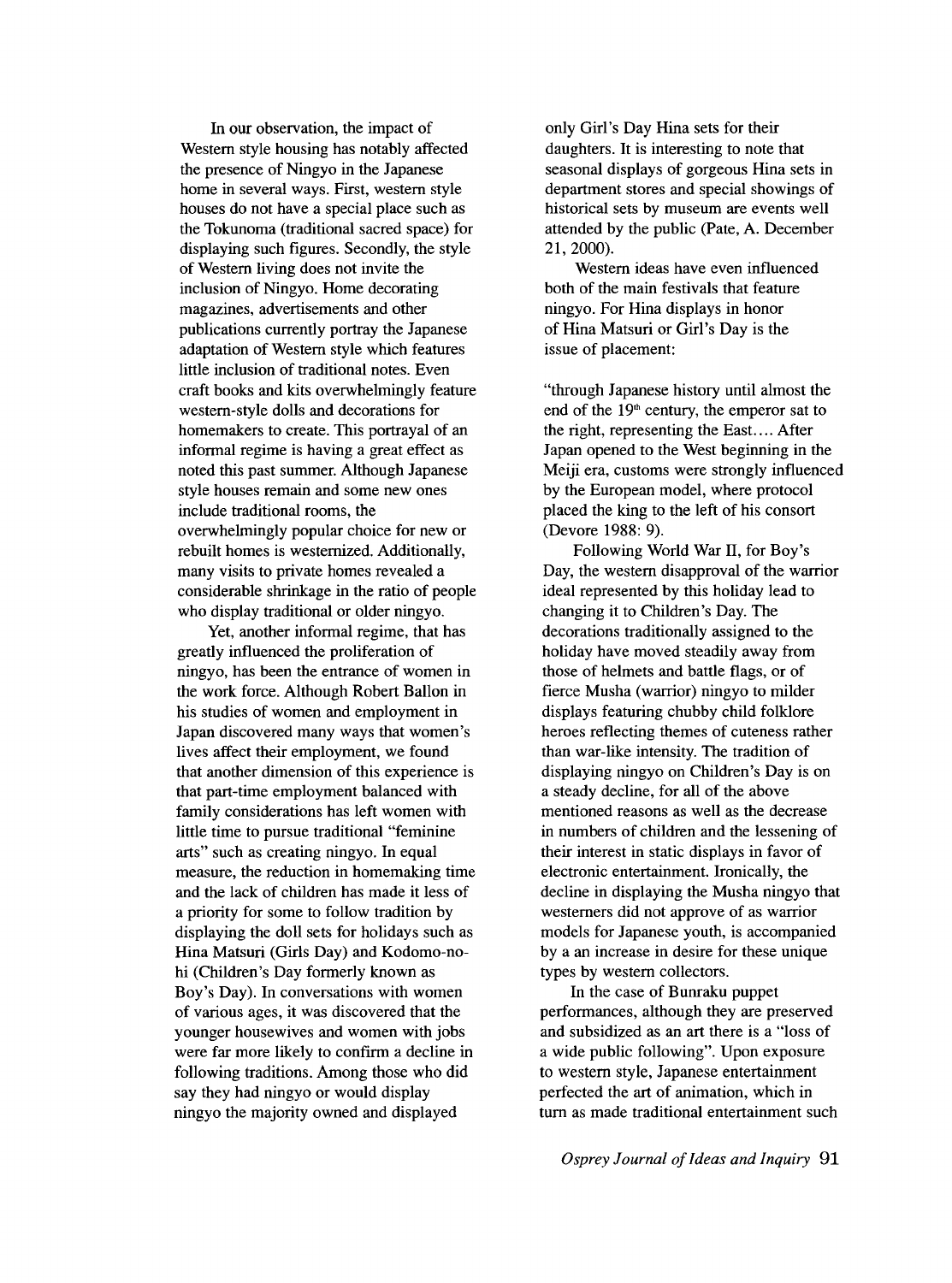as puppet theater seem boring to younger Japanese. "Not only do the words fail to capture the full attention of most spectators, but Bunraku usually seems extremely slow to people accustomed to the helter-skelter pace of motion pictures" (Keene 1973: 34-35).

As far back as the 1950's it was noted that Bunraku was crippled as an entertainment vehicle in spite of preservation efforts:

"Every year the size of their audiences dwindled because the Bunraku enthusiasts, mostly advanced in age, decreased due to death, while younger people had too many other claims on their attention .... However, spoiled by the abundance of much easier means of amusement, many young people today are too lazy to reach for the precious cultural legacy of their ancestors"(Hironga 1964: 35).

Time brings change, and the book Dreamland Japan suggests that manga (comics) is the modern Japanese equivalent to Bunraku and similar dramas of the past (Schodt 1998: 72).

Yet, another influence of global norms has been upon the size of families. The pressure of this norm has resulted in dramatically reduced numbers of children leaving an aging Japanese society. Now not only is there less desire for following traditional paths, and less reason to use ningyo, but there are also literally not enough people to replace artisans and craftsmen.

Many personal interviews with friends revealed sadness at the decline of artisanship and were summed up by author and collector Mr. Kita, who said "with much regret I confess the youth have no interest in the making of handicraft or Ningyo. This kind of work needs a patient mind to learn it and stay with it, today they do not have this kind of dedication" (Kita, July 9, 2000).

Westernization of dollmaking brought modern production methods and factories where crafting ningyo has switched to

assembly by female workers. Still doll artists remain, including at least five living national treasures. Some of these artists pursue new and creative types and materials rather than traditional forms and methods, few indeed are those who are available to train new artisans. Nowadays, the majority of ningyo are commercialized products, beautiful to look at but with an overall loss of individualism.<sup>8</sup>

"Even tourist dolls are just not the art work that they used to be, they can be all one type with a couple of different type heads for example they aren't as individual as they used to be (Bailey, P. December 11,2000).

Mr. Yoshimi Itoh, Chairman of Hakata Doll Manufacturer's Cooperative Association in an interview on the  $400<sup>th</sup>$ anniversary of Hakata ningyo making gave some insight into the effects of globalization on the creation and marketing of Hakata patterns.

"The Hakata doll is attractive to foreign people as well as Japanese people. So we have to take the demands or needs from foreign people, there are many foreign people who think of Japan just as an area located in Asia, and who think that Japan has the same culture as China's. Such people seem to like the fisherman or the farmer as a motif for our dolls. Young Hakata manufacturers will need to stick to our traditional heartfelt craftsmanship and at the same time pay attention to international needs when they make Hakata dolls" (ltoh 2000: 11). The need to satisfy tastes of the international market is one reason underlying the visible changes in Hakata.

The westernization of domestic tastes is another.

"Great differences have emerged over time in the style of Hakata creations. Of course, many Japanese figures created in a modern manner often have faces which seem to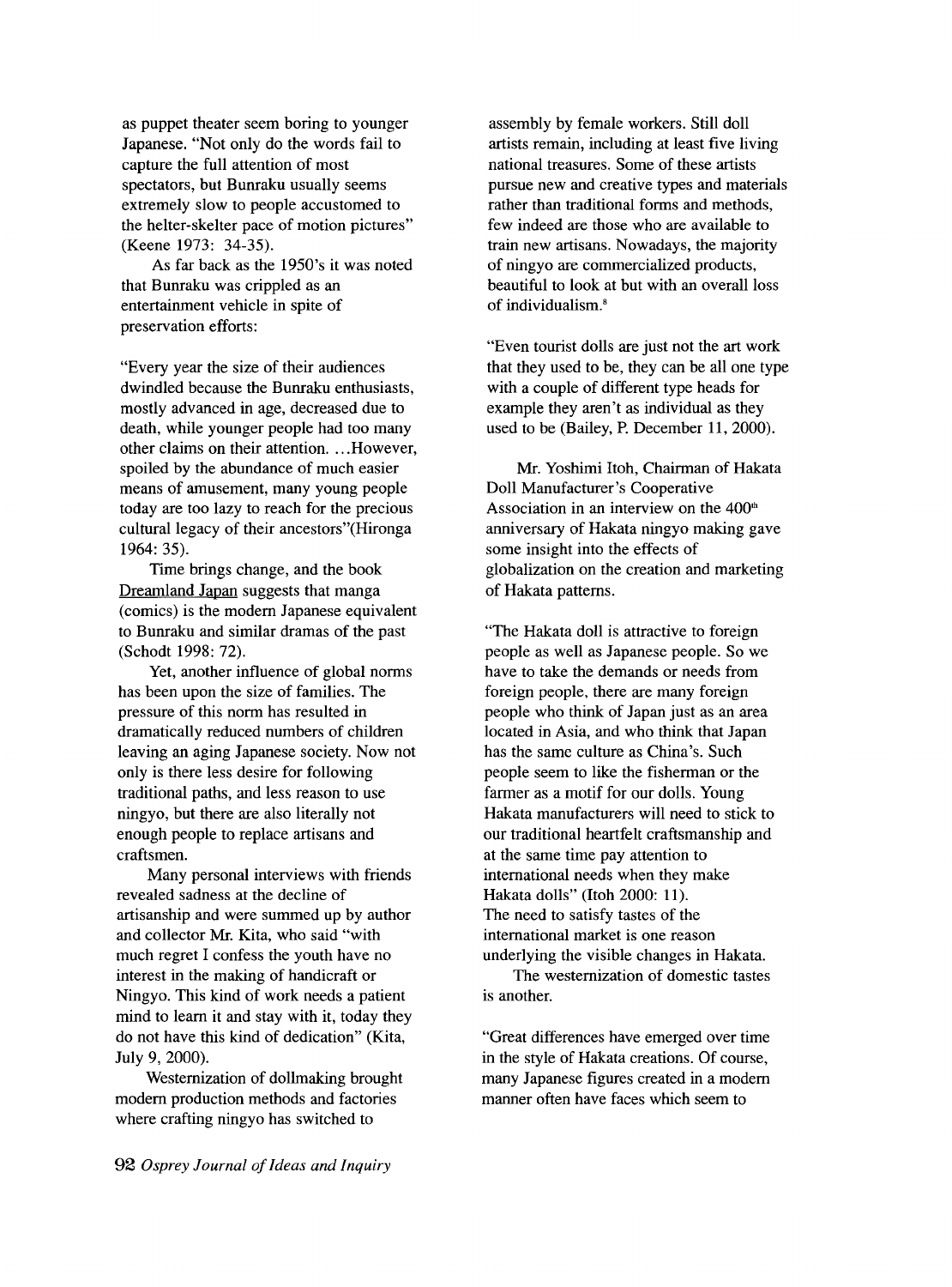resemble those of anime characters... Most likely, these figures appeal to those[Japanese] who grew up during the past couple of decades and are conditioned by anime movies and characters such as Takara Barbie and Hello Kitty" (ltoh 2000: 13- 15).

Other ningyo have also changed in form or materials. For example, Daruma ningyo were mostly wooden figures, but now there are many types. The most common type is harinuko-ningyo, a vacuum-molded paper doll sold en masse at temples for festivals and holidays. Daruma have become so common place that even the large temple images of Daruma are not noted as objets d'art. "...only two have been designated as Important Cultural Properties, one of which was carved in 1430. (McFarland 1987: 44, 99-101). Despite the increased popularity of Daruma their role in Japanese culture has changed dramatically.

"Until recently a Daruma tumbler doll traditionally had been one of the first toys given to a Japanese child. Now perhaps a Mickey Mouse or a Snoopy Doll, or anyone of dozens of other attractive options, is a likely choice...More subtly, a Daruma toy contributed to a child's acculturation as a Japanese. At one level, so it is said, the growing sense of masculinity among little boys was fed by the toy's yielding to their domination. At a more benign level, for all children it made the legendary Daruma a real and congenial companion, never to be forgotten even in adult life...As a symbol of socially favored virtues, the okigari<sup>9</sup> is associated with a well-known proverb: nana korobi yo oki" ('seven falls, eight rises' a symbol of perseverance and resilience) (McFarland 1987:60-61).

Western ideas of sensitivity combined with the increased popularity of eyeless Daruma sold for the fulfillment of wishes has created a new conflict as well and is, "being challenged by groups of blind and visually impaired Japanese. To equate success or personal wholeness with two open eyes, they assert, is a derogation of

those who can never attain that status but who nevertheless may lead successful and productive lives. In some instances, organized protests have resulted in local curtailments in the dispensing of eyeless Daruma images, but nationwide these protests seem to have made little impact. Yet the issue is significant, not only in its own specific terms, but also as an example of a universal modem dilemma-the clash between traditional customs and newly awakened sensitivities ... (McFarland 1987:64).

Even though older ningyo are steadily disappearing, Japan remains the worlds second largest producer of dolls just behind the United States (Dalby 1984: 25). The new ningyo are changing forms to satisfy a foreign market or becoming mass produced. The cultural roles of ningyo are also changing with the times, with less emphasis on religion and more upon decoration. There is simultaneously more freedom of creativity for the individual artist, and less individualism in the masses of ningyo produced. Some traditional forms are being supplanted by popular blonde fashion dolls, power rangers, while surviving traditional forms may resemble the old but sport new materials such as styrofoam bodies and identical plastic faces.

## **Preservation**

Some ningyo have experienced preservation efforts the best documented was the revival of the Awaji puppet theaters. (Scott & Law) Umazume, the director of the new puppet theater in Fukura [as of 1997] described why he went to such effort to revive Awaji theater: "At that time, I had a terrible sense of loss... It was painful to feel something so meaningful sliding through your fingers and yet do nothing but talk about the good old days" (Scott 1963 17-18).

"Every thing about this revival indicates that the damage of time has been undone.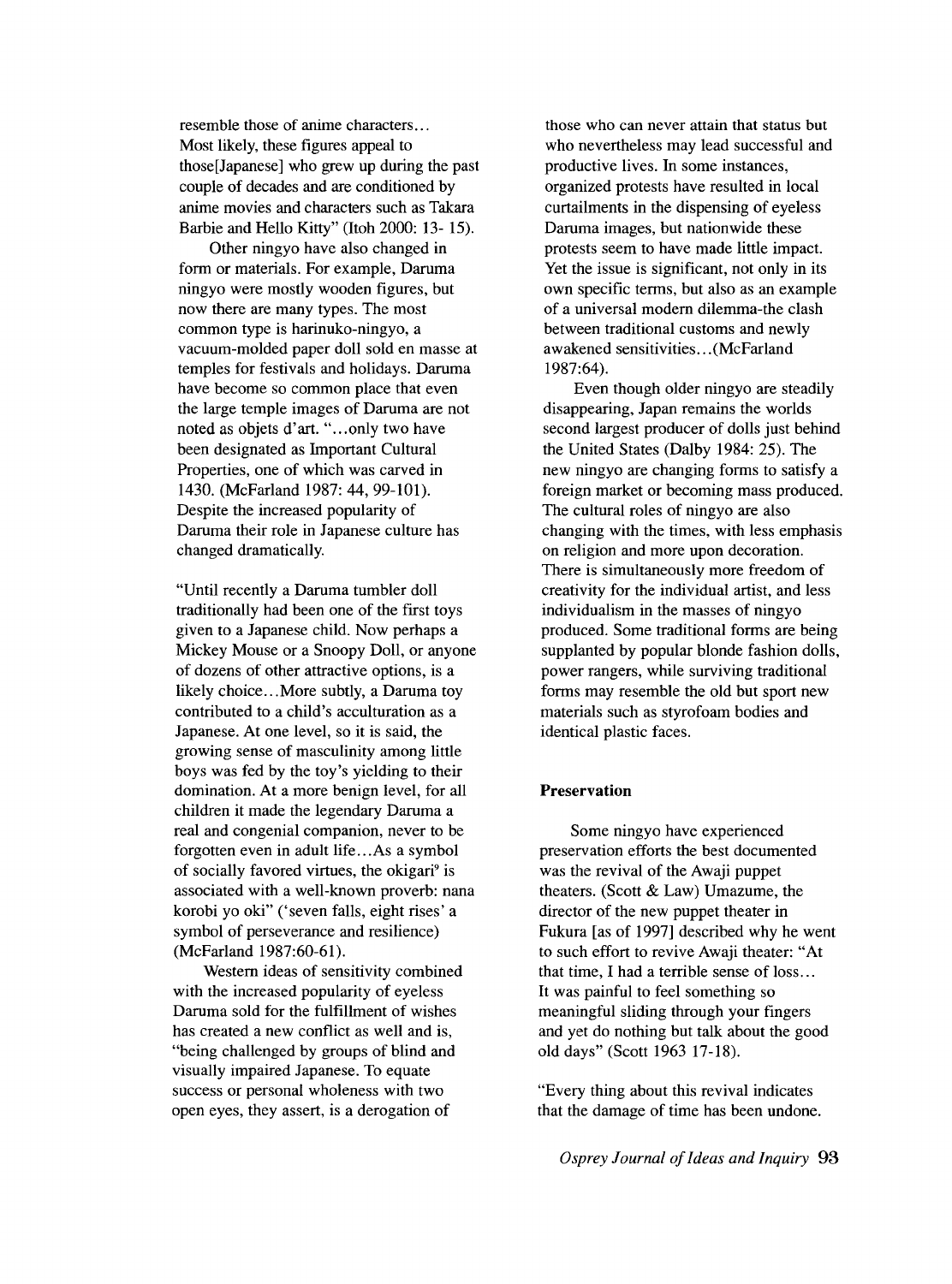... The Japanese terms most often used to denote this process are fukkatsu (\*revival, even resurrection) fukko (restoration), and saikai (reopening). Regardless of the term used (and most people use them interchangeably), inherent in this process is an orientation toward the past as a time of value and meaning" (McFarland 1987: 99).

The important element in revival of an art is the attitude of the younger people, the desire to encourage its continuation. (Scott 1963 17-18).

A relatively small percentage of older Ningyo have found limited attention through preservation and less through display in museums scattered throughout the world. It is estimated that a larger number are housed in private collections mostly outside of Japan. It is this corresponding wave of interest outside of Japan that keeps moving older ningyo into foreign hands. Collectors and the types of ningyo they gather vary from Michael Arvarieas who became famous for purchasing and showing the fmest ningyo, to anonymous people who end up salvaging amateur dolls. Themes common to them all are the appreciation of ningyo as individually unique art works and the idea of preservation. Japanese collectors of ningyo though rarer, seem to have the same concerns.

In 1993 J.A.D.E.<sup>10</sup> (Japanese American Doll Enthusiasts), the only organization for the collectors of oriental dolls was formed emphasis on providing English information about ningyo through a journal, a website and is now the largest international forum for bringing collectors of ningyo together. JADE members are involved in the rediscovery, restoration and reunification of the Torei-ningyo or Friendship Dolls which were part of an exchange project between Japanese and American children in the 1920's that literally involved millions of people but was forgotten about in the bitter aftermath of war.

We have explored how traditional ningyo have fallen out of favor in Japan, but they also face discrimination in the west. Those who are interested in Japanese

ningyo do not collect them as an investment, since they do not have strong value in the doll market. Partly this is attributable to how people tend to lump all figures from all eastern cultures together, or ignorance of ningyo history and types calling them all "geisha dolls". Another part of it is due to lingering predjudices against the foreign figures for their strangeness or the post war idea that anything Japanese was "cheap" or poorly made. Another factor which devalues ningyo on the international market stems from the difficulty in tracing the maker, western collectors are used to identifying where a figure was created or by whom so a lack of this information delegitimatizes ningyo.

We would like to offer some observations and suggestions for the preservation of ningyo. "First and foremost, folk performing arts must be needed and respected by local communities in order to survive. Yet it is equally clear that had the central government not stepped in to rescue them, many would have died out" (Thornbury 1997: 548) In order to generate community interest in ningyo preservation and creation Japan might increase the fledgling volunteer system to include allowing older people to come to schools using this as a vehicle for transmitting respect and knowledge of traditions and craftsmanship to the next generations. Traditional museums could use the successful efforts of the Yokohama Doll's House, which partnered with a community pottery club to revive the nearly extinct art of Yokohma Kaiko-ningyo, as a model for similar programs to encourage the learning of arts involved in ningyo making. Government or concerned community groups could fund education for scholars in the arts of preservation, curatorship, and in the ability to read historical documents. Likewise, greater efforts could be made to help temples and shrines to safely preserve known collections that are now merely housed. In America and other foreign countries pressure could be brought to bear on our museums to accept ningyo as object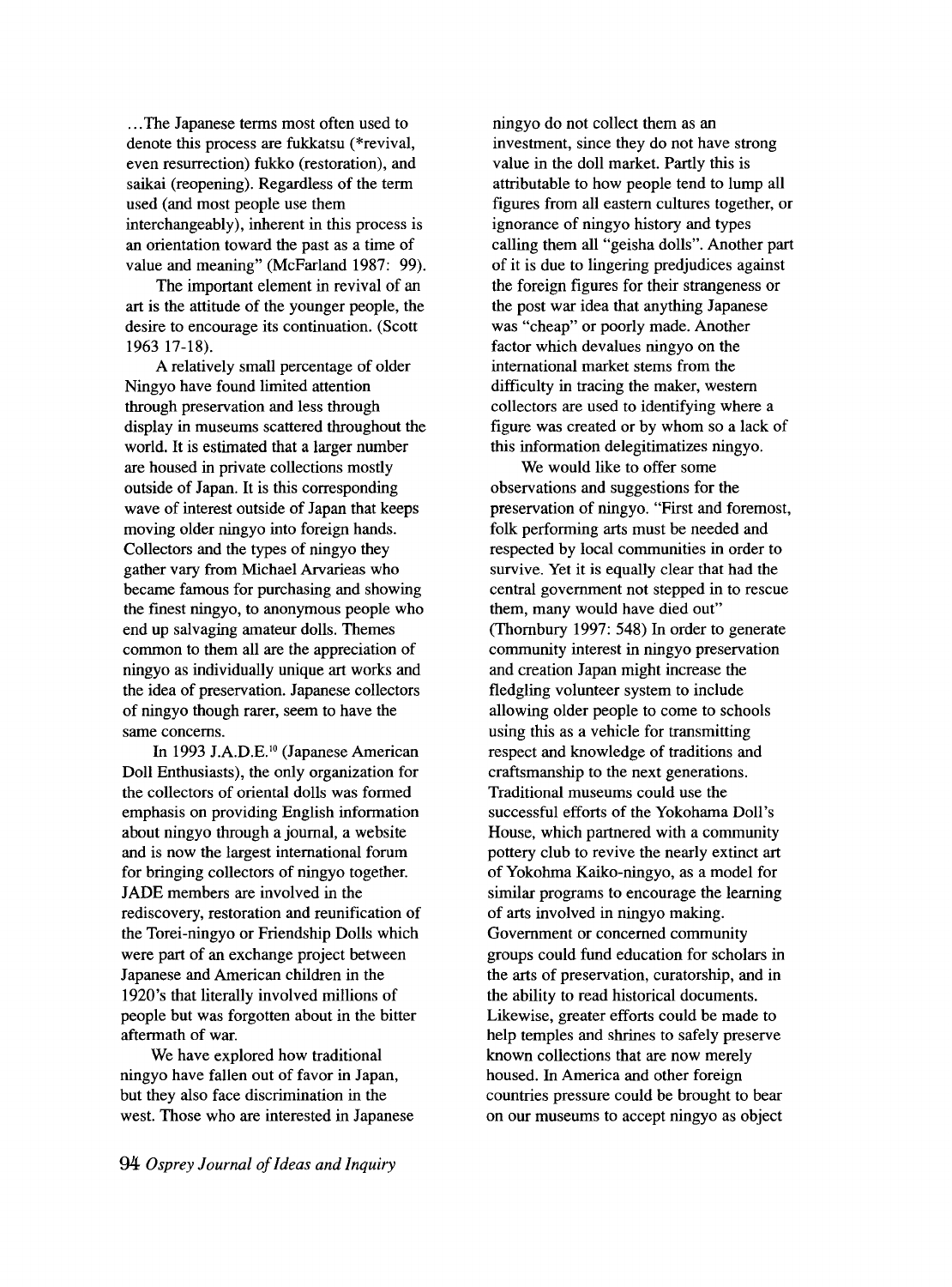worthy of display, rather than being tucked away thus encouraging the education of the visiting public. Overall, in the face of global homoginization of cultural ideals, we all need to work on retaining artifacts like ningyo so we don't lose sight of the unique contributions of different peoples.

### **References**

Author unknown."To Top It Off."

Ningyo Journal Vol. 7 #12000: 24. Boys' Day Dolls by Angelis, Vicky De. (http:///www.jadejapan dolls.com/boyday.l.htm).

BaIlon, Robert J.Foreign Competition in Japan: Human Resource Strategies (London: Routledge, 1992). Reviewed in The Journal of Asian Studies Vol. 52 #4, 1993

Baten, Lea.Identifying Japanese Dolls Notes on Ningyo.(Hotei Publishing,2000).

- The Image and the Motif Japanese Dolls. (Tokyo: Shufunotomo Co., 1986).

Barber, Benjamin. 1995. *Jihad Vs. McWorld.* New York: Times Books. Bell, Daniel. 1973. *The Coming of Post-Industrial Society.* New York: Basic Books.

Dalby, Liza et al. All-Japan: the Catalogue of Everything Japanese. (New York: William Morrow and Co. Inc.,1984).

DeVore, Anne. "Kyoto vs. Edo" Ningyo Journal Vol. 5 #1, 1998:9.

Funk, Shirlee. "The Influence of Religion on Ningyo"Ningyo Journal. Vol 7 #3, 2000: 13-15.

Hiro Hironaga, Shuzaburo. Bunraku Japan's Unique Puppet Theatre.(Tokyo, Tokyo News Service, Ltd.: 1964).

Itoh, Yoshimi. "The Hakata Doll is the BestAmbassador"NingoJournal. Vol. 7 # 1, 2000:10-15.

Trans. Suetsugu, Ken Inglehart, Ronald, and Wayne Baker. 2000. Modernization, Cultural Change, and the Persistence of Cultural Values. *American Sociological Review.* 65: 19-51.

Kawata, Kimi. "Japanese Hairstyles and Wigs" Ningyo Journal Vol. 2 #2,1995: 13-15.

Keene, Donald. Bunraku the Art of the Japanese Puppet Theatre.(Tokyo, Kodansha intern'd: 1973).

Law, Jane Marie. Puppets of Nostalgia, The Life, Death, and Rebirth of the Japanese Awaji Ningyo Tradition. (New Jersey: Princeton UP, 1997). Lerner, Daniel. 1958. *Passing of Traditional Society: Modernizing the Middle East.* New York: Free Press.

Lotz, Jean D. "Japanese Wooden Dolls-General Background Information" (wysiwyg://195/http://www.geocities.com/ Heartland/3808/ljapgen.html 4/26/00).

Marx, Karl. 1867. *Das Kapital: Kritik der politischen Okonomie.* Hamburg, Germany: O. Meissner.

McFarland, Neill H.Daruma the Founder of Zen in Japanese Art and Popular Culture. (Tokyo: Kodansha Intern'd, 1987).

Morris-Suzuki, Tessa.Re-Inventing Japan; Time Space Nation (Armonk, New York: M.E. Sharpe,1998).

Ningyo on the Western Toyshelf (http://www.clas.ufl.edu/users/jshoaf/Jdolls/ liljap.htm).

Pate, Alan. "Awashima Shinko: Ningyo and Popular Religion in Japan".Ningyo Journal Vol. 7 #3, 2000: 3-6.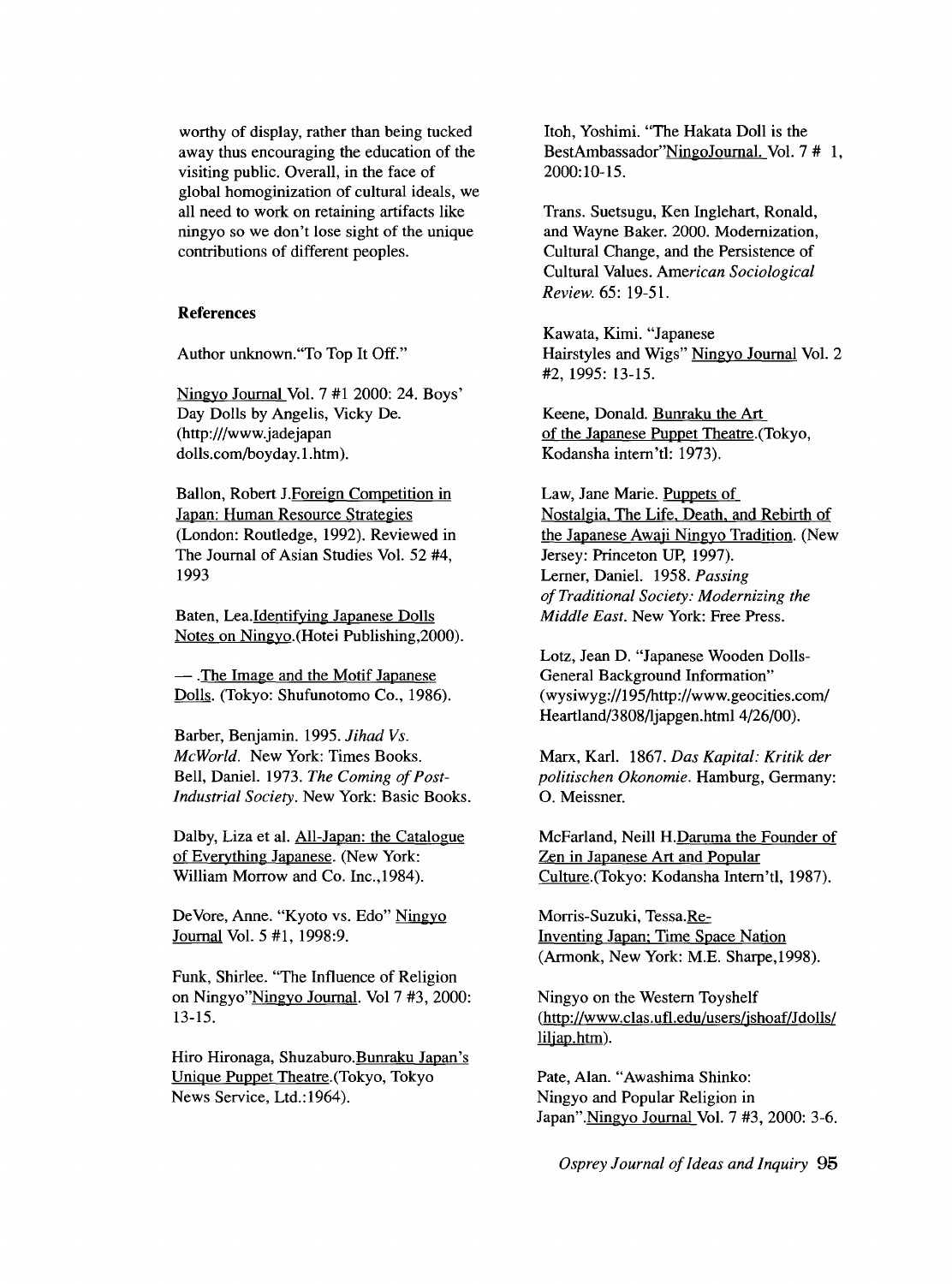Scott, A. C. The Puppet Theatre of Japan. (Rutland, Vermont: Charles E. Tuttle Co., 1963). Schodt, Frederik L. "Dreamland. ''Education About Asia Vol. 3 #2, 1998:72. Skiles, Rosie. "Visiting Doll Museums." Ningyo Journal Vol. 2 #2, 1995: 16-18.

--. "Miss Yokohama Identification and Restoration." Ningyo Journal Vol. 3 #2 1996:2-4.

Thornbury, Barbara E.The Folk Performing Arts:Traditional Culture in Contemporary Japan (Albany: State UP, 1997).review in The Journal of Asian Studies Vol 57 #2, pg 548-549.

Yamada, Tokubei. Japanese Dolls .(Japan Travel Bureau: 1962).

## **Footnotes**

This paper is based on research funded by an University of North Florida Undergraduate Research Grant. We thank Peggy Bailey, Sonia Fatuzzo, Kita-san, and Alan Pate for sharing their expertise with us. We also thank Taeko Tanaka, Masako Nakaya, and Yokosaka-san who served as translators. Special thanks to the Hanchinohe Museum, and the Yokohama Doll's House and others.

1 Toso-used for composition based dolls, past made of Paulownia sawdust mixed with glue. The finer the sawdust the better the grade of toso.

2 Gofun- a thick paint made with glue and ground seashells

3 Sabi- a white paint made from whetstone powder, water and lacquer

4 Japanese Dolls by Tokubei Yamada Japan Travel Bureau Tokyo 1962 Japanese Antique Dolls by Jill and David

Gribbon New York and Tokyo Wheatherhill 1984.

The Image and the Motif Japanese Dolls by Lea Baten Tokyo, Shufuntomo Co. Ltd. 1988.

Identifying Japanese Dolls by Lea Baten 2000

Smith, Patricia R. Oriental Dolls, Collector Books 1979.

5 Hokyo-Ji Temple and Reigan-ji Temple

6 Kuyo- Buddhist ceremony of appeasement

7 " There are a lot of modem artists who dedicate their art even to ideate new dolls, inventing new techniques and shapes. I have found the following names: (some are National Living Treasurers among the others): Hori Ryuujo, Kagoshima Juzou, Noguchi Sonoo, Ichihashi Toshiko, Hirata Gouyou, Yumeji, Tsujimura, Juzaburou, Yotsuya Shimon, Akiyama Nobuko, Kubo Hanae, Nakanishi Kyouko, Noguchi Mitsuhiko, Kosugi Kozou, Kawasaki Puppet. But of course this is not the complete list of doll masters" (Fatuzo, S. Jan. 29, 2001). Hirano Masamishi uses the oldest techniques of hand carved... ... ningyo which are posted at wysi wyg://195/http://www.geocities.com/H eartland/3808/ljapgen.html

8 okigari-self righting figure

9 Current membership approximately 300

<sup>10</sup> *Cf.* F. Schleiermacher and H.-H. Kögler's introduction to Empathy and Agency, Boulder: Westview Press, 2000.

11 I'm thinking here of what J.-F. Lyotard means when he speaks of 'metanarratives' and the like as "those that have marked modernity: the progressive emancipation of reason and freedom, the progressive or catastrophic emancipation of labor (source of alienated value in capitalism), the enrichment of all humanity through the progress of capitalist technoscience, and  $even - if we include Christianity itself in$ modernity (in opposition to the classicism of antiquity)  $-$  the salvation of creatures through the conversion of souls to the Christian narrative of martyred love. Hegel's philosophy totalizes all of these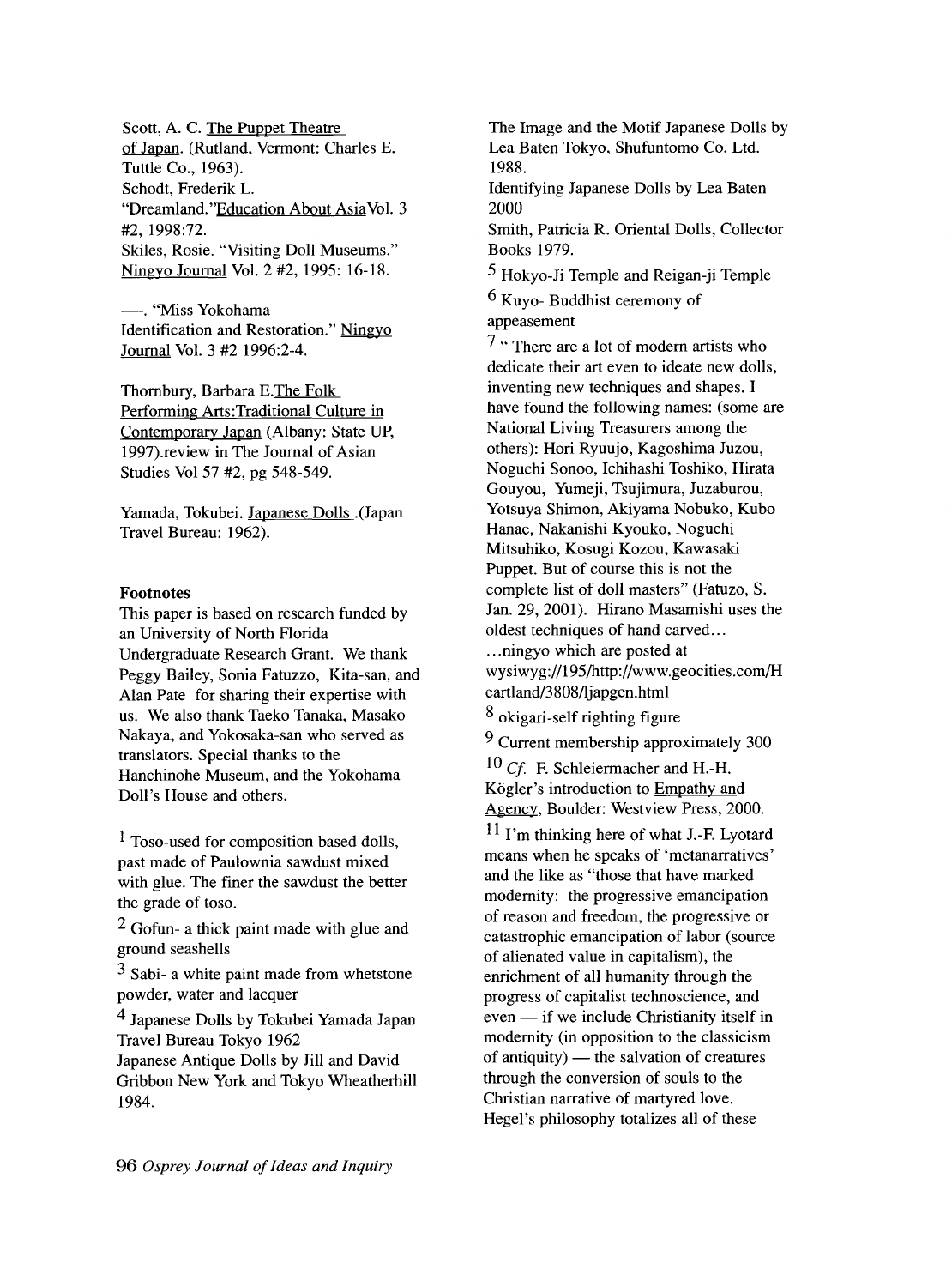narratives and, in a sense, is itself a distillation of speculative modernity." (18) The Postmodern Exp.: correspondence 1982-1985, Univ. of Minnesota Press, 1992.

 $12$  Ernst Cassirer unwittingly characterizes this in Volume 3 of his Philosophy of Symbolic Forms: "Since [Husserlian] phenomenology as such remains within the sphere of meaning and intentionality, can it even attempt to designate that which is alien to meaning?" (199)

13 In Ideas §85, Husserl explains "intentional experiences are there as unities through the bestowal of meaning  $\ldots$ sensory data offer themselves as material for intentional informings ..."

<sup>14</sup> Cf. Husserl's Cartesian Meditations  $§44$  — my understanding of Husserl's project is in part due to a close reading of the fifth meditation.

<sup>15</sup> In the course of the Vienna Lecture, Husserl speaks of the "West's mission for humanity" (14). We see now in this blunt simplification the *real* message of his  $mission$  - in his own words - that is, the drive behind his desire to found knowledge in the self. The epoche falls in line with the positive sciences (the line of thought that it supposedly corrects) in the on-going mission of Western man to project selfunderstanding onto the Other  $-$  and in the process loose recourse to humanity as a whole. In transcendental phenomenology, Husserl desires to have the "ego  $\ldots$  as the perfonner ... [and] purely theoretical spectator ... [of] an absolutely selfsufficient science of the spirit in the form of consistently coming to terms with oneself and with the *world as spiritual accomplishment"* (13). We shall better grasp the shortcomings of this conception of understanding and consciousness when we tum in the conclusion of this essay to the henneneutic ideas developed by Gadamer (following Heidegger).

<sup>16</sup> A representative critic of Dennett in the Anglo-American tradition is Thomas Nagel. Consider, for example, his persuasively argued essay The View From Nowhere. wherein, he argues, in summary: "the sources of philosophy are preverbal and often precultural, and one of its most difficult tasks is to express unformed but intuitively felt problems in language without losing them." (11).

17 "Whereas Phenomenologists propose that one can get to one's *own* notional world by some special somewhat  $introspectionist bit of mental gymnastics$   $$ called, by some, the phenomenological reduction — we are concerned with detennining the notional world of *another,*  from the outside. The tradition of Brentano and Husserl is *auto-phenomenology;*  I am proposing *hetero-phenomenology."*  (Stance 153)

18 In Ideas §80, we read "the experiencing Ego is still nothing that might be taken for itself and made into an object of inquiry on its own account. Apart from its 'ways of being related' or 'ways of behaving' it is completely empty of essential components, it has no content that could be unraveled, it is in and for itself indescribable: pure Ego and nothing further."

19 "One starts with the ideal of perfect rationality and revises downward as circumstances dictate. That is, one starts with the assumption that people believe all the implications of their beliefs and believe no contradictory pairs of belief." (Stance 21)

20 "We establish in ourselves just one particular habitual direction of interest, with a certain vocational attitude, to which there belongs a particular "vocational time" (Berufszeit) ... when we actualize one of our habitual interests and are thus involved in our vocational activities (in the accomplishment of our work), we assume a posture of epoche toward our other lifeinterests, even though these still exist and are still ours." (Crisis §35)

 $21$  "On this view one can even acknowledge the interest relativity of belief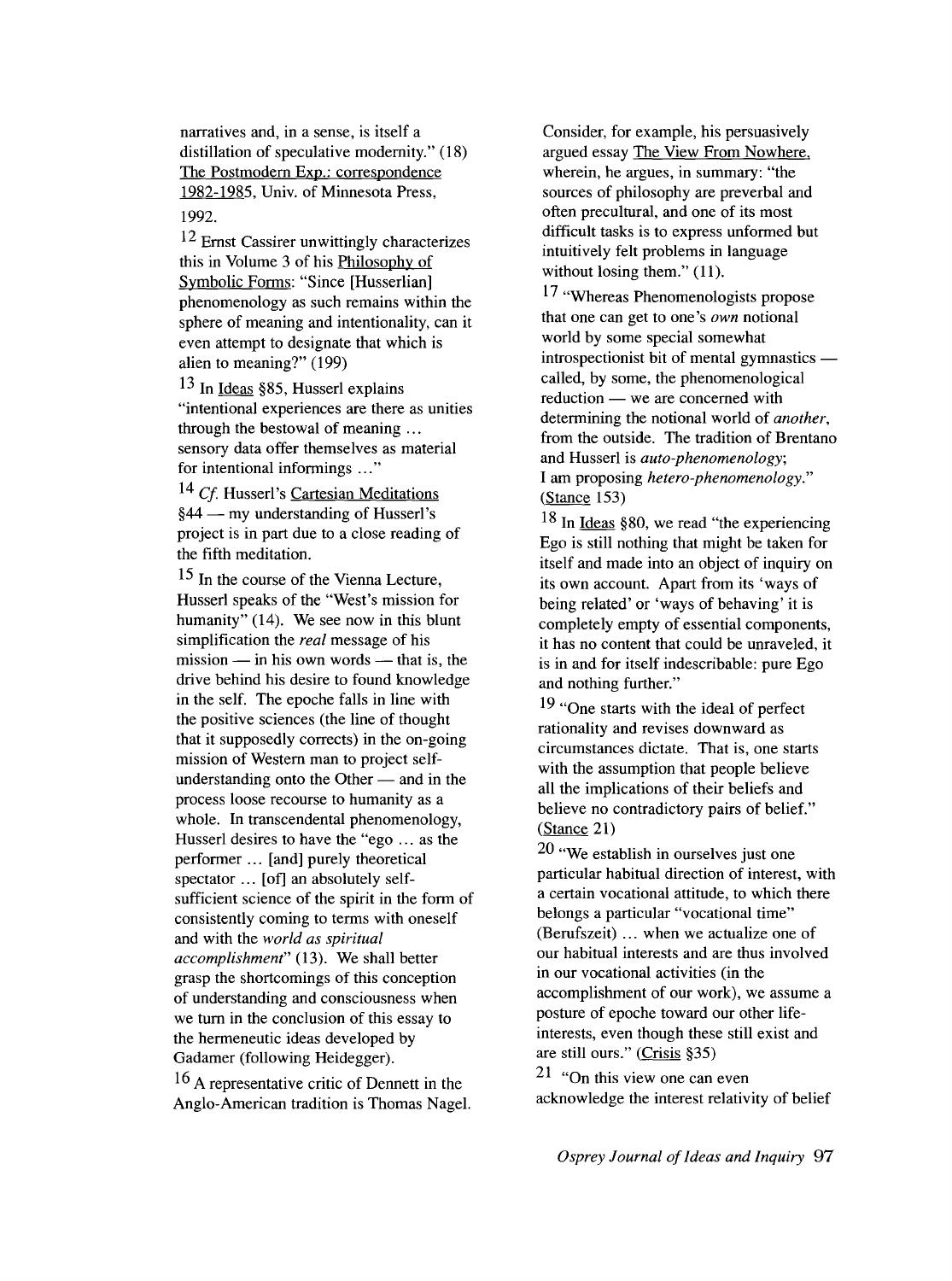attributions and grant that given the different interests of different cultures, for instance, the beliefs and desires one culture would attribute to a member might be quite different from the beliefs and desires another culture would attribute to that very same person. But supposing that were so in a particular case, there would be the further facts about how well each of the rival intentional strategies worked for predicting the behavior of that person. We can be sure in advance that no intentional interpretation of an individual will work to perfection, and it may be that two rival schemes are about equally good, and better than any others we can devise. That this is the case is itself something about which there can be a fact of the matter. The objective presence of one pattern (with whatever imperfections) does not rule out the objective presence of another pattern (with whatever imperfections)." (Stance 29)

22 Gadamer in TM: "We must ask whether ... the genuine content of the concept of life does not become alienated when it is articulated in terms of the epistemological schema: deriving it from the ultimate data of consciousness." (250)

<sup>23</sup> *Cf*. Gadamer in TM: "Though it is supposed to bracket all the validity of the world and all the pregiveness of anything else, transcendental reflection must regard itself too as included in the life-world." (248)

24 Heidegger is quite explicit about this impossibility: "In its manner of existing at any given time, and accordingly also with the understanding of being that belongs to it, Dasein grows into a customary interpretation of itself and grows up in that interpretation ... This understanding discloses the possibilities of its being ... Its own past ... does not *follow after* Dasein but rather always already goes ahead of it" (BT 217-18).

25 Gadamer emphasizes the role of prejudice in understanding. In TM he summarizes its role in his discussion of the

hermeneutic circle: "The focus of subjectivity is a distorting mirror. The selfawareness of the individual is only a flickering in the closed circuits of historical life. *That* is *why the prejudices of the*  individual, far more than his judgments, *constitute the historical reality of his being"*  (276-277).

26 Cf. Jean Grondin's excellent discussion of protestant (Luther and Flacius), romantic (Schleiermacher), and historical (Dilthey) hermeneutics in Introduction to Philosophical Hermeneutics, Yale: New Haven, 1994., and my essay "Misunderstanding and Empathic Transposition in the Hermeneutics of Friedrich Schleiermacher", 1999.

<sup>27</sup> *Cf.* J. Derrida's essay "Différance" in Speech and Phenomena. and Other Essays on Husserl's Theory of Signs, Evanston, Illinois: Northwestern, 1973, and Part1, §2 "Linguistics and Grammatology" in Of Grammatology, Baltimore, Johns Hopkins, 1997.

*28 Cf* Allan Megill's Prophets of extremity, Univ. of Cal. Press, 1985. He argues that thinkers like Heidegger and Gadamer are "trying to encourage our capacity for *ekstasis* — that imaginative ability that we possess to transcend our own situations, to get outside ourselves in time and space ... it is precisely the capacity for *ekstasis* that enables us to function as moral beings..."  $(341 -$  underscore mine).

29 *Cf* Richard Rorty Part 1, §1 "The contingency of language" in Contingency. Irony. and Solidarity, Cambridge: Cambridge, 1989, and Philosophy and the Mirror of Nature, Princeton: Princeton, 1979. For a critique of theoretical holism and a discussion of the distinction between the physical and human sciences, see Kögler's essay "Objectification and Dialogue" in Existentia, An International Journal of Philosophy. Vol. XI, 2001, pp. 387-405.

In his essay "Philosophy as Stand-In and Interpreter", Jiirgen Habermas writes of